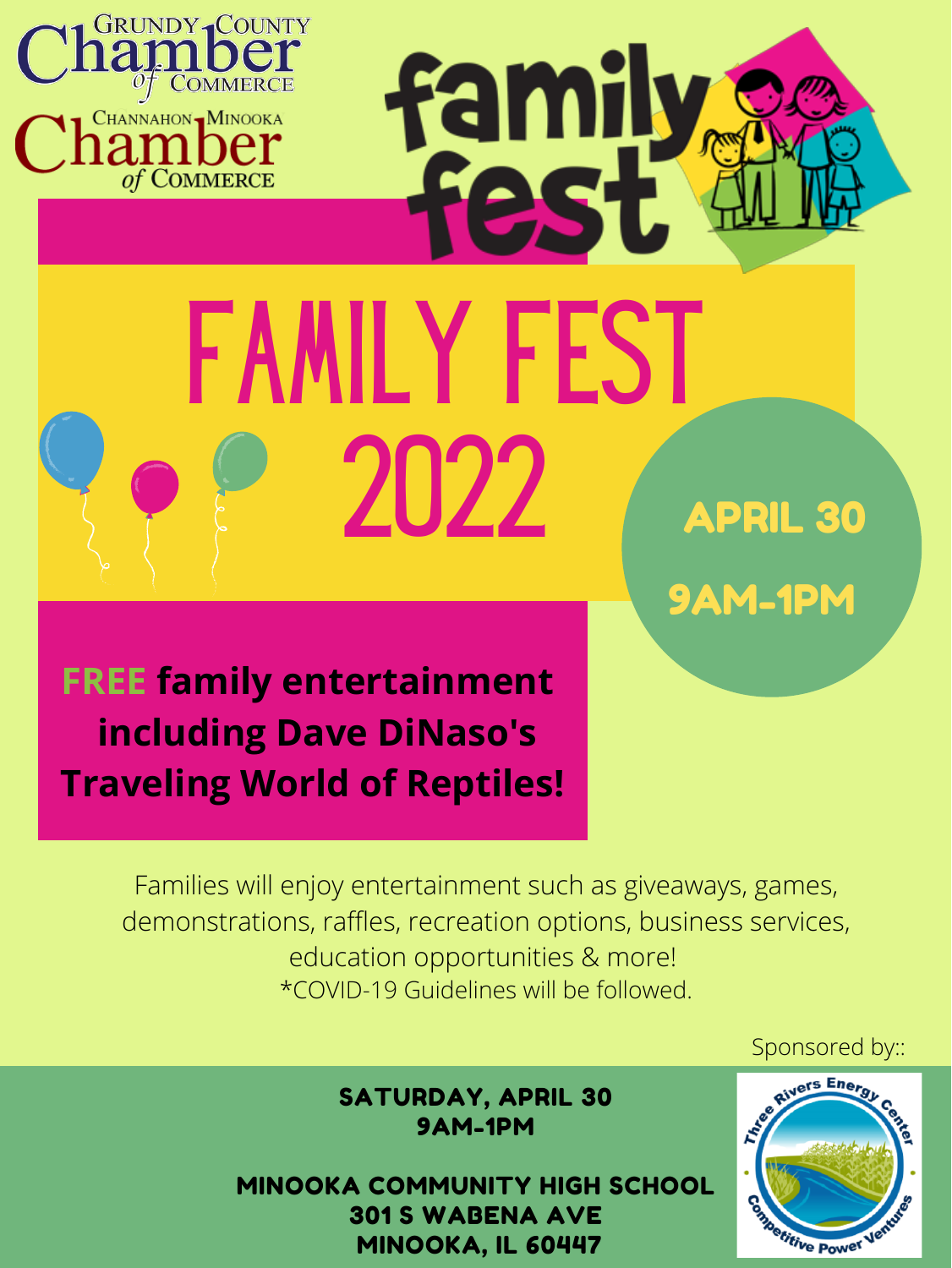

Dear Business Owner/Manager,

Included with this letter are the various ways your company can be involved, however, if you have a different idea or a creative way to assist that is not listed, please feel free to contact us. We want to be sure this is

The Grundy County Chamber and Channahon Minooka Chamber of Commerce are gearing up for Family Fest 2022, a family-centered business expo showcasing the programs, products and services available throughout the area. This event is presented free of charge thanks to our sponsors and attracts families from in and around Grundy County. We invite you to get in on the fun while promoting your business!

a fun, interactive event for all involved.

If you have any questions or need additional information, please contact us at the Chamber. We appreciate your consideration of this event.

Sincerely,

Amanda Hiller Events Director (815) 942-0113 – Office amanda@grundychamber.com



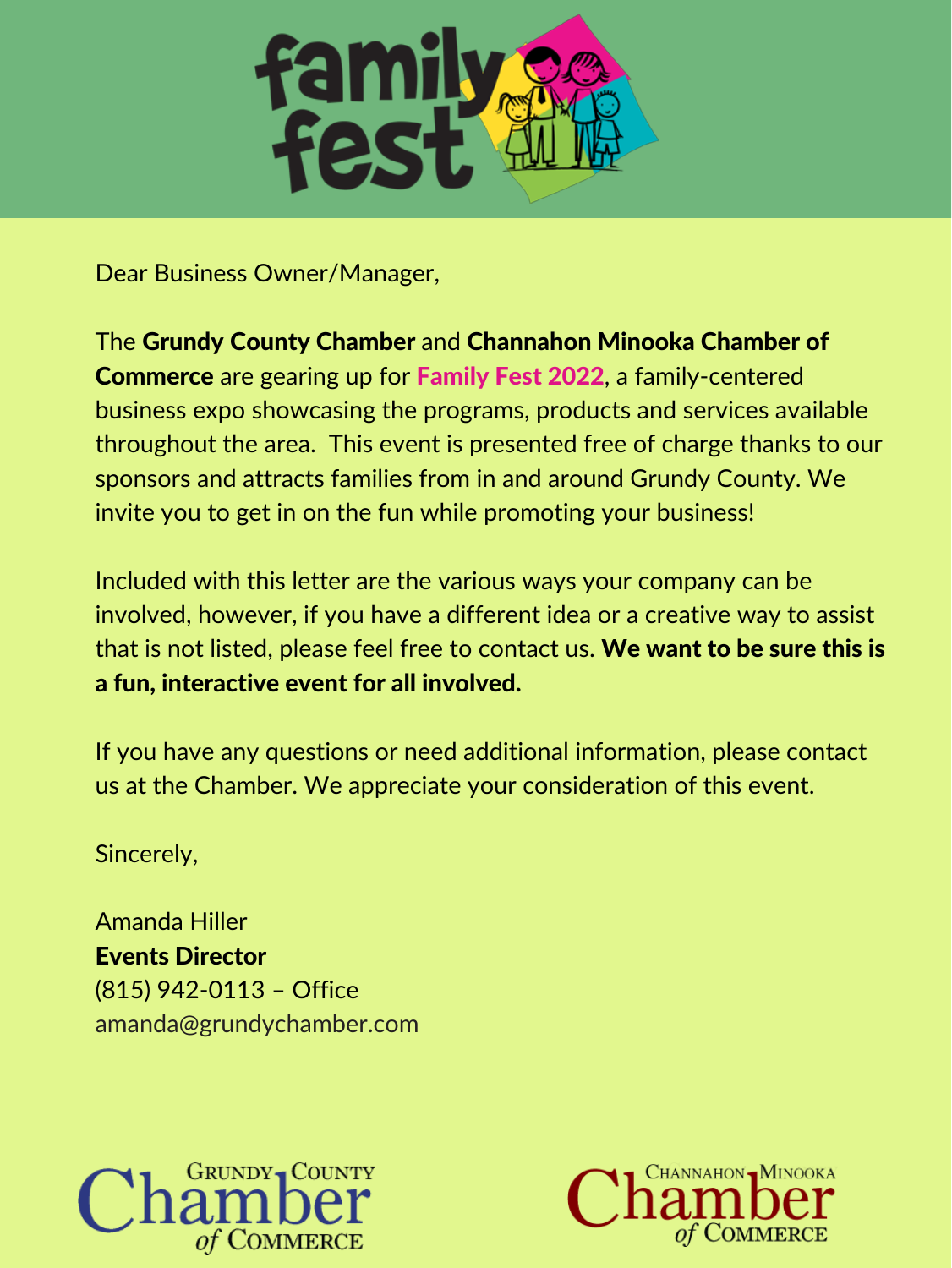# Corporate Sponsorships

- Booth with premium location including electricity and WIFI
- Business name appears as "Family Fest Sponsored By"
- Logo prominently displayed as title sponsor on all event promotions *(Newspaper ads, posters, social media posts/ads, signs, exhibitor program, etc.)*
- Full-page (9.5x11) color ad on the back of our Family Fest newspaper insert distributed in the Morris-Herald News and Joliet Herald-News (22,000 circulations)
- Identified as title sponsor in all press releases and radio ads/appearances

## **Platinum (Title) Sponsorship**

#### *includes:*

- Booth with prime location including WIFI
- Logo prominently displayed on all event promotions *(Newspaper ads, posters, social media posts/ads,*



- Logo on the back of Family Fest swag bags
- Option to put an item in swag bag
- Company name in our Family Fest insert along with social media posts
- Logo appears on signage at performance area
- Logo appears above schedule of events in event program
- 1/4 quarter page color ad in our Family Fest newspaper insert distributed by the Morris-Herald News & Joliet-Herald News (22,000 circulations)

- Standard booth
- Logo appears on signage at the Kids Zone activites area
- Logo appears as Kids Sponsor above the activities listing in the event program
- 1/8 color ad in our Family Fest newspaper insert distributed by the Morris-Herald News & Joliet Herald News (22,000 circulations)

\$300/Per **SPONSOR** 

#### *signs, and exhibitor program)*

#### *includes:* **Swag Bag Sponsor**

- Business name appears as "Safety Station Sponsored By" on 2 hand sanitation stations
- Standard booth included
- Listed on program and in promotions as safety sponsor
- Booth with prime location including electricity and WIFI
- Logo prominently displayed on all event promotions *(Newspaper ads, posters, social media posts/ads, signs, and exhibitor program)*
- Identified as event sponsor in all press releases and radio ads/appearances
- Half-page (5.5x11) color ad in our Family Fest newspaper insert distributed in the Morris-Herald News and Joliet Herald-News (22,000 circulations)

#### **Silver (Performance Area) Sponsor** *includes:*

## **Gold (Event) Sponsor**

#### *includes:*

#### **Bronze (Kids Zone) Sponsor** *includes:*

#### **Reptile Show Sponsor** *\*1 Sponsorship available includes:*

- Logo signage in front of reptile show
- Option to speak before reptile show presentation
- Listed on program as sponsor of show

## **Safety Sanitation Sponsor**

\$2,300



### \$1,000





\$500

#### *includes:*